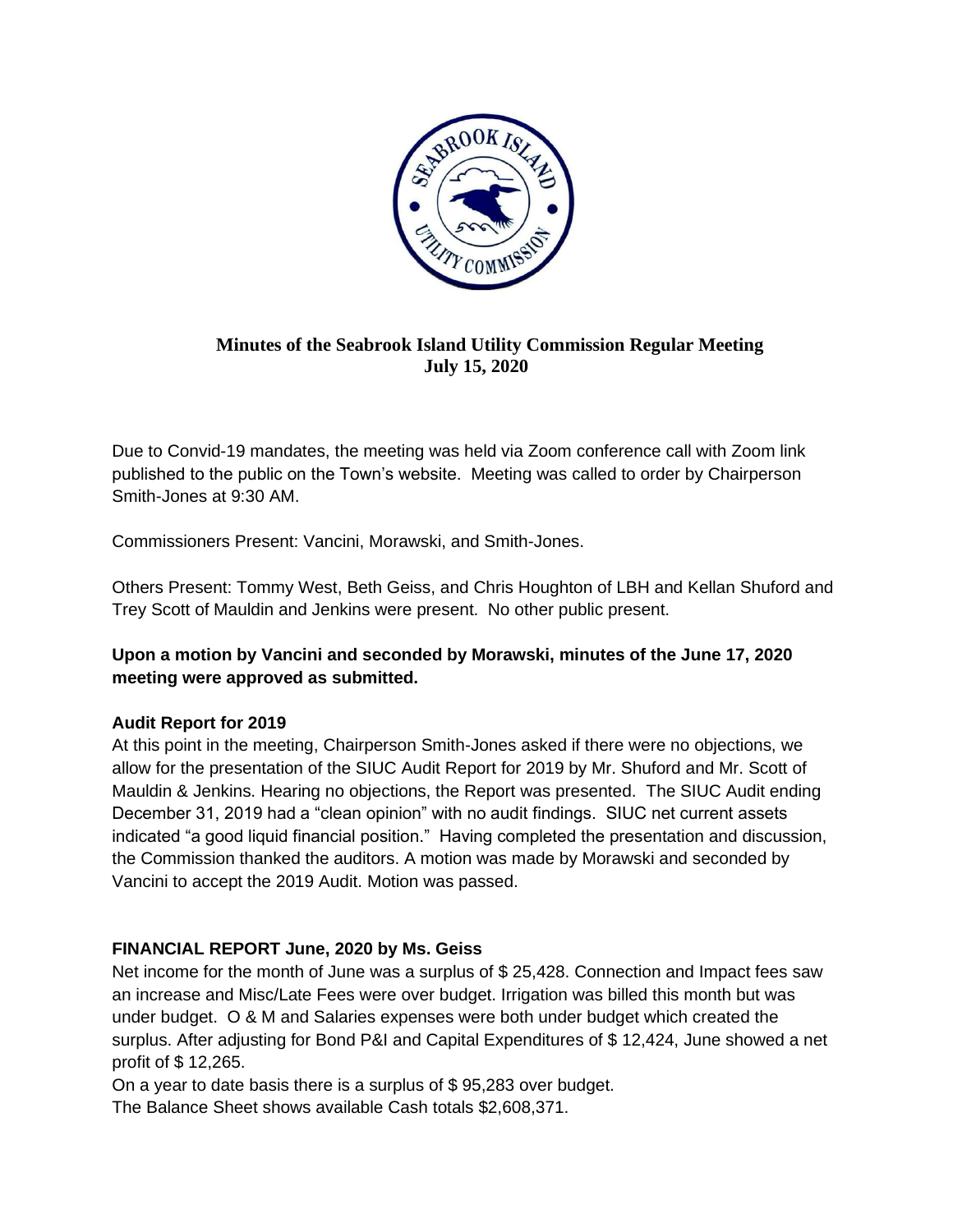During the month of June SIUC paid vendor invoices totaling \$ 209,062.97 as reflected in the disbursement report.

We have completed the Business Process Review with Edmunds and the tentative go live dates are September 1 for the Finance module and October 8 for the Utility Billing module for the new Financial Software.

#### **Review of Financial Picture**

Completed Financial Health Checkup for Water Utilities tool and began working with the Environment Finance Center at UNC Chapel Hill. They have a cooperative agreement with EPA to aid small water systems.

### **The June payables, as submitted electronically to Commissioners were electronically approved.**

#### **OPERATIONS REPORT June, 2020 by Mr. West WATER RESOURCE FACILITY(Sewer)**

Effluent quality continued to meet permit requirements during the month. Daily average flows were 0.511 million gallons per day (MGD). The maximum day was 0.688 million gallons for the month. The average effluent Total Suspended Solids (TSS) was 12 mg/l and the average effluent Biochemical Oxygen Demand (BOD) was 12 mg/l, indicating excellent process control. During June 1525 gallons of Sodium Hypochlorite (Bleach) was used for effluent disinfection. Total effluent & deep well pumped to Seabrook golf courses for irrigation for June was 12.259 million gallons effluent and 0.350 million gallons deep well. Total effluent and deep well pumped to Oak Point golf course was 6.667 million gallons effluent and 0.000 million gallons deep well. **WATER DISTRIBUTION** 

SIUC delivered 27,072071 gallons of water for the month compared to 31,397,980 gallons last year. The accounted for water received the month from St Johns 93.68% compared to 92.68% last year.

Requested that Tidelines be used to notify customers when water may be unavailable due to leak repairs.

On 7/8/2020 an incident occurred involving an operator cleaning aeration basin #2 with the vac truck. The vac truck rolled into the aerobic digester causing damage to the blower header, conduit, and the air header. No damage to the truck and no one was injured. Damages are estimated to be approximately \$6,500.00. This was reported to the Insurance Reserve Fund for reimbursement and report was filed with LBS. There is a \$1,000. deductible that may apply to the claim. All operators were briefed on the incident to try insure this doesn't happen again.

Finally, AT&T completed a structural analysis modelling the impact of high winds on our elevated tank where their equipment is located. Apparently, their model suggested needed modifications of about \$300K to the structure for the purpose of their equipment. It is not a safety issue for the elevated tank. Our contract states that any modifications needed for their equipment is at their costs.

#### **OLD BUSINESS**